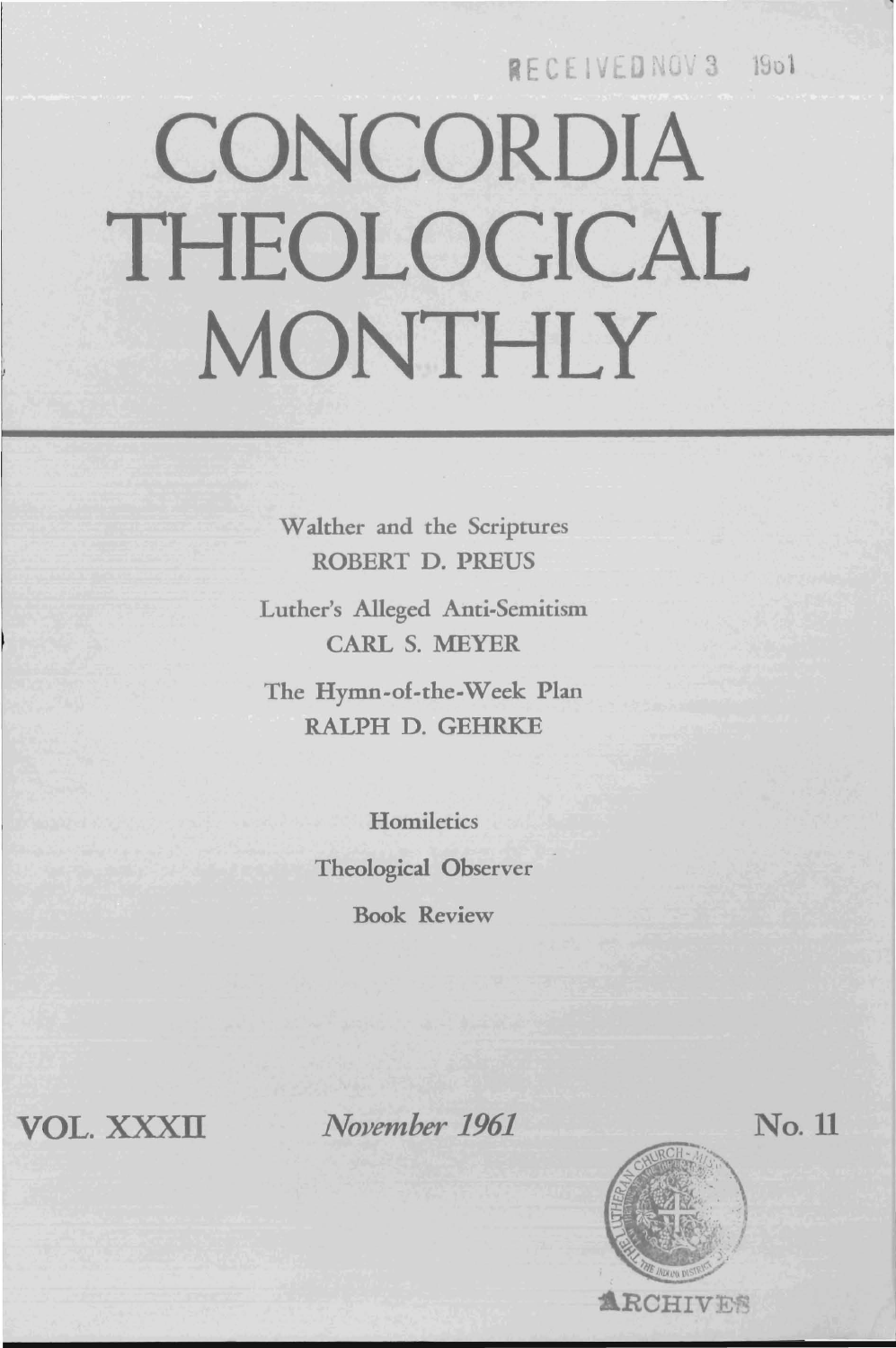## The Hymn-of-the-Week Plan

#### By RALPH D. GEHRKE

ARECENT development in the field of church music has been the appearance, or better, the reappearance, of the hymn-of-the-week plan, that is, the plan whereby each Sunday or festival has its own particular hymn. Such a hymn is sometimes called the *de tempore* hymn, that is, a hymn that fits the time, the general season and the specific day of the church year. Such a hymn is also sometimes called the Gradual hymn because the historic place for the chief hymn in the service is between Epistle and Gospel where the Gradual is sung. And such a hymn may also be called the hymn of the week.

There is very good precedent for the use of the hymn-of-the-week plan. And a brief introduction into its history may clarify its nature and use. Essentially this hymn is a response to the Word of God. It is part of that continual reciprocal rhythm between God's Word and our response that runs through the entire service. As in the synagog service each lection was responded to with a psalm, so in the early church the reading of the Word was followed by a psalm or psalm verses. The response to the Old Testament lesson was the so-called Gradual psalm; the response to the Epistle was the so-called Hallelujah psalm.

Of them the eminent liturgical scholar Jungmann says,<sup>1</sup> "These songs were not

designed to fill up a pause in the service (while, presumably, liturgical actions were going on) but stood between the readings as independent parts of the service, as periods of pious meditation and joyous singing now that the Word of God had struck human ears." The congregation also took part in the singing of the Gradual and Hallelujah psalms by joining in on the refrainlike antiphon.

#### THE ORIGIN OF THE PLAN

In his *Formula Missae,* the Latin Mass for use in large churches that had choir schools, Luther retained the Gradual in the rather sophisticated form then current. In the German Mass *(Deutsche Messe),*  designed for smaller congregations in villages, etc., however, Luther gave the Gradual back to the congregation, making a significant change in its form. For since the Gradual had in the course of time become a rather complicated song sung by the Gregorian solo cantor and the choir, Luther replaced it by what was to be the psalm's direct successor, the hymn sung by the congregation. In fact, often in the 16th and 17th centuries this chief hymn of the service was simply called the German psalm *(der deutsche Psalm}.2* 

Many church constitutions during the age of the Reformation followed Luther's suggestions and prescribed the hymns he suggested. And so it came about that

*<sup>1</sup> Missarum sollemnia,* as quoted in Otto Brodde und Christa Mudler, *Das Graduallied, theologische und kirchenmusikalische Handreichung zum Gemeindesingen* (Miinchen: Chr. Kaiser Verlag, 1954), I, 533.

<sup>2</sup> Walter Blankenburg, "Der gottesdienstliche Liedgesang der Gemeinde," in *Leiturgia, Handbuch des evangelischen Gottesdienstes*  (Kassel: Johannes Stauda Verlag, 1961), IV, 618 ff.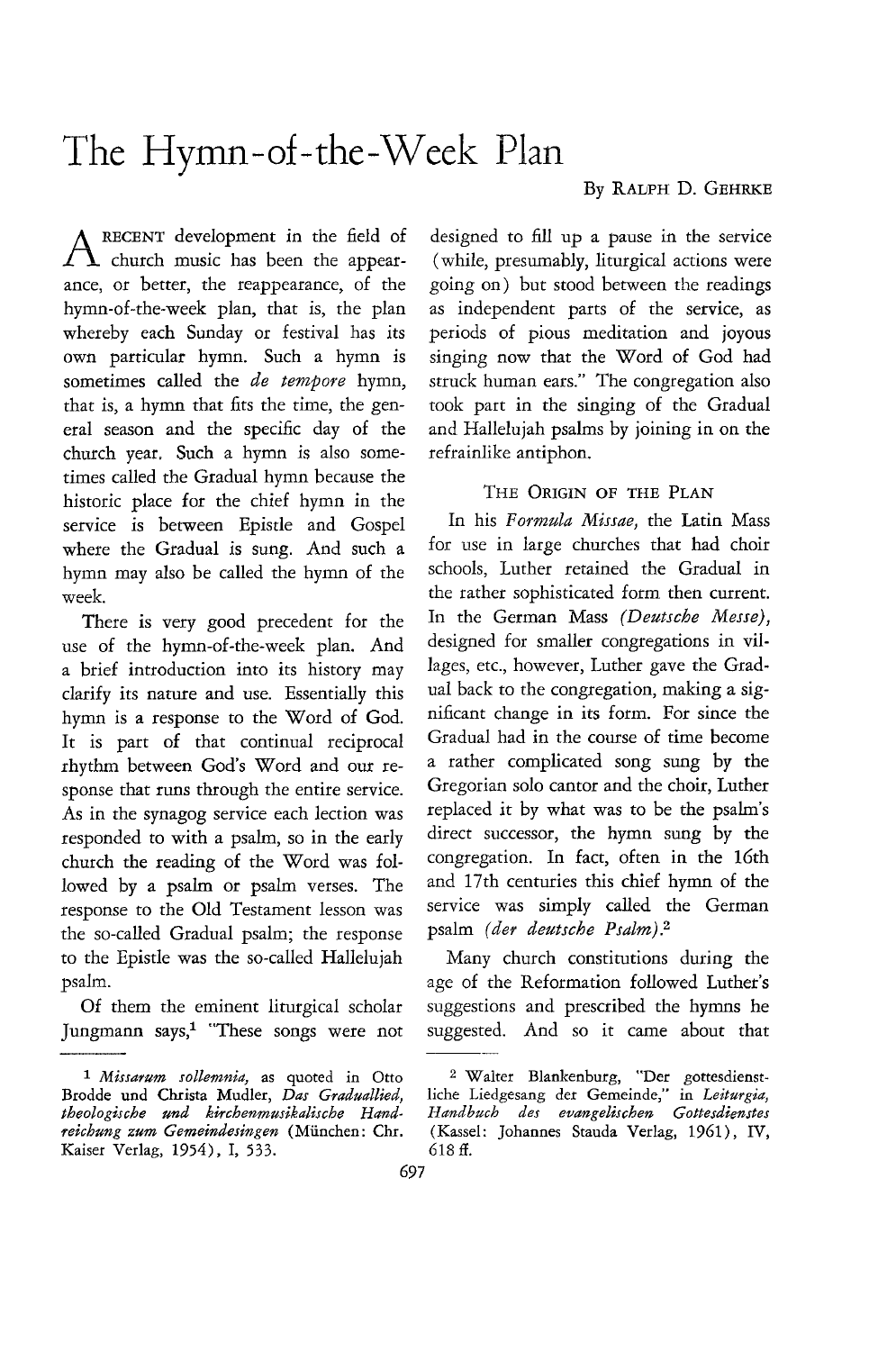already in the 16th century a rather definite series of hymns developed which assigned each Sunday and festival a special hymn that usually reflected the Gospel for the day. Nicolaus Selnecker's "Church Hymns" *(Kirchengesange)* of the year 1587 make this clear. In his great history of Lutheran worship 3 Paul Graff gives a rather clear picture of the nature of the hymn-of-the-week plan that was more or less in force, even through the days of Pietism and Enlightenment, until the plan was entirely lost at the end of the 18th century in the age of Rationalism.

We know that this order was still in force in Bach's day. It was only after the old traditional order of reading the Epistle and the Holy Gospel was no longer followed, and after the number of lessons read in church was reduced to only one, that the Gradual hymn, which "rimed with the Gospel," lost out.

In his wonderful little Bach Centennial address "Johann Sebastian Bach und der Gottesdienst seiner Zeit,"<sup>4</sup> Christhard Mahrenholz gives an interesting account of Bach's fight against the inroads which were tending to dissolve the *de tempore*  hymn plan. In speaking of Bach's tenacious retention of the old chorales and his use of them as *cantus firmus* themes, he says:

This uncompromising holding fast to the traditional series of hymns was not restricted to the field of his own cantatas but extended to the singing of the congregation. And this established the fact that Bach was not interested only in the more artistic and musically sophisticated side of well-ordered church music. It was traditional in the Lutheran Church of Bach's day that the cantor, as the appropriate trained professional, had the duty of watching over the selection of hymns. He made the selection from a number of hymns established for each individual Sunday. Here Bach was uncompromising, as is clear from the well-known incident of his quarrel with the Pastor of St. Thomas Church, about the choosing of hymns. Even otherwise sympathetic biographers of Bach think that in this instance Bach was showing himself in a rather bad light. After he had once granted Pastor Gaudlitz the right to choose the hymns, these critics feel, he should not have dared, after a year, to take back this prerogative by appealing to his rights as cantor of Saint Thomas! But Bach could delegate the choice of hymns to Pastor Gaudlitz only within the framework of the existing order of hymns. Gaudlitz, however, did *not*  confine himself to that order. That is the only reason why Bach took back what he had first granted to the pastor. Characteristically Bach explained his action by stating that it was his duty to keep vigilant watch that the hymns be chosen "according to the order of their Gospels and of the Dresden Hymnbook, which has prescribed their order in that manner." Since Pastor Gaudlitz chose hymns "that were not customary" *(die nicht ublich waren),*  i. *e.,* that did not fit the *de tempore,* Bach for the sake of "well-ordered church music" (regulierte Kirchenmusik, Bach's ideal) had to take back to himself the function that was his right and duty as cantor of St. Thomas.

In protecting this clear-cut liturgical series of *de tempore* hymns Bach was guarding against a misunderstanding that considers church music only a decorative addition to the service. Even as every

<sup>&</sup>lt;sup>3</sup> Significantly called *Geschichte der Auflösung der alten gottesdienstlichen Formen in del' evangel. Kirche Deutschlands* (Gottingen: Vandenhoeck & Ruprecht, 1937).

<sup>4</sup> Christhard Matenholz, *Musik und Kirche,*  XX (1950), 145 ff.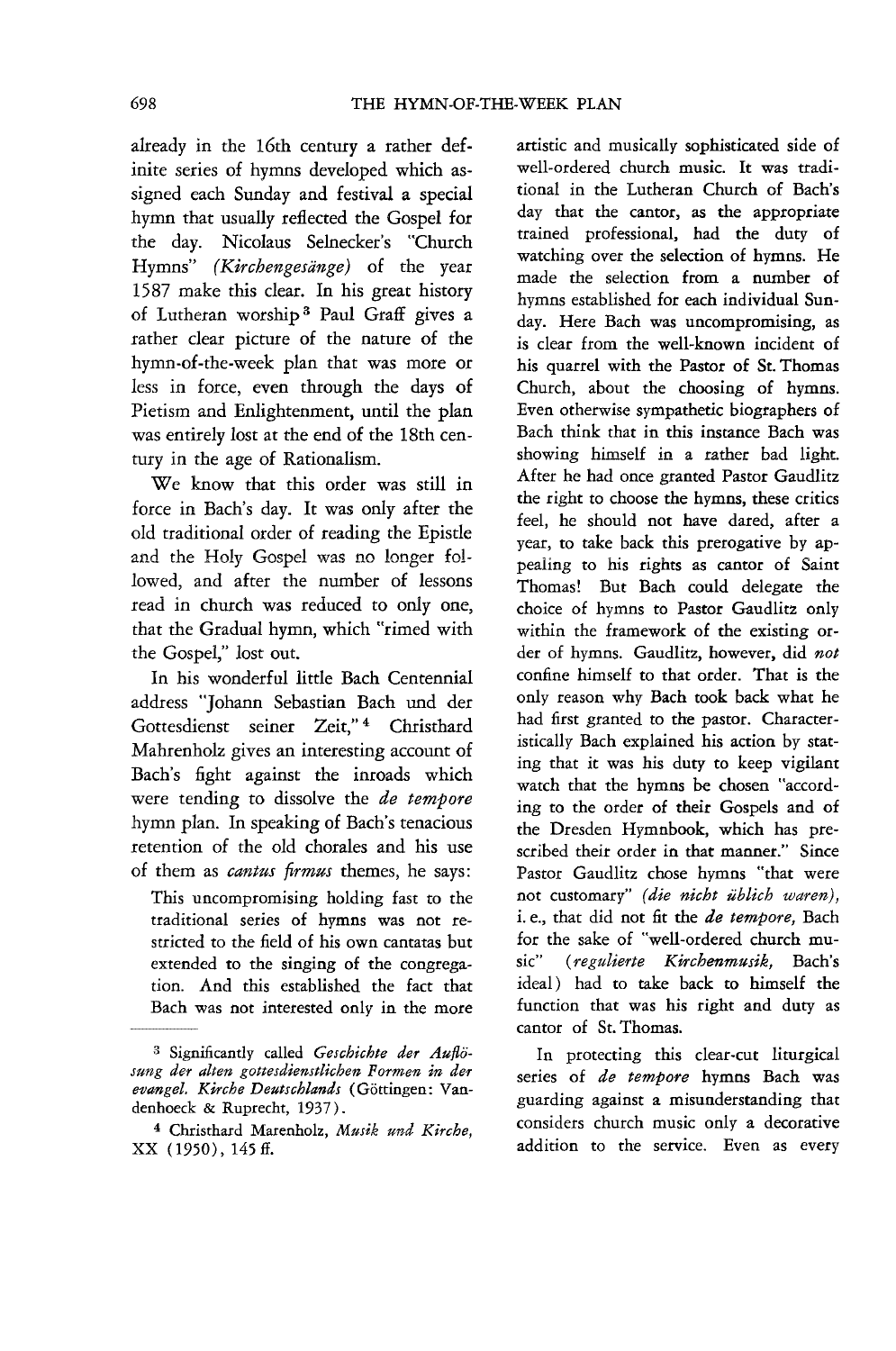Sunday had its hymn of the week, its lessons, its sermon, so every Sunday also had church music which was an organic part of the service.

#### THE Loss OF THE PLAN

The reason for the eventual loss of this very wholesome liturgical order of hymns of the week has been traced by Philipp Reich to three main causes.<sup>5</sup> First, the growth in the number of hymns in the hymn books of the last part of the post-Bach age meant that there was also a growing number of hymns assigned to each respective Sunday. And as has often happened, a larger selection of hymns in a hymnbook is always made available only at the expense of the "canon," the solid core of good, time-tested solid hymns. Furthermore, the "main hymn" in the Reformation age had not been "the sermon hymn" (that is, the hymn that is sung before the sermon; if anything was sung in the Reformation age at that point in the service it was only a *suspira,* a small prayer verse) but rather the Gradual hymn, which here we are calling the hymn of the week. Only after the sermon had become the exclusive center of the service did the hymns or the hymn stanzas that framed it necessarily have to relate to its specific theme. Thirdly, with the restriction of the service to the sermon as the only focal point (and the concomitant loss of the old Lutheran understanding and use of the Sacrament) the Reformation age's entire understanding of the service was lost, and as Paul Graff has shown, eventually a vital understanding of the church year was also lost. A *Zeitgeist* that

took its cue from the prevailing movements of the Enlightenment and Rationalism made its influence felt in the service; the church year had to take a back seat in favor of the civil year. Soon the dissolution of the *de tempore* hymn series was an established fact.

A reconsideration of the hymn-of-theweek problems came only with the attempts at liturgical repristination in the 19th century in the works of such men as Freiherr von Liliencron and Ludwig Schoeberlein, who championed the reintroduction of the hymn-of-the-week plan. But it seems the time for such restoration was not propitious. Even the great Bavarian hymnologist Friedrich Layriz (known to many of us because C. F. W. Walther and his friends introduced his *Choralbuch* settings, with their original Reformation age vivacity and color, into so many of our congregations in the Middle West, so that through him we have in many respects inherited the results of the great hymnological research of people like Winterfeld and can sing the best hymns in their original rhythmical settings) opposed the plan because he had no understanding of its value. This writer has often wondered and speculated about what would now be the situation in our midst if Layriz had accepted Liliencron's suggestions and if Walther and the men around him - who gave us such a wonderful little hymnal with all the old Lutheran treasures - had espoused the hymnof-the-week plan. This writer suggests that we would be a stronger church today, not only musically but also liturgically and doctrinally. But the efforts for restoration in this respect were officially rejected in Ger-

<sup>5</sup> Philipp Reich, ed. *Das Wochenlied,* (Kassel: Johannes Stauda Verlag, 1952), pp. 4 ff.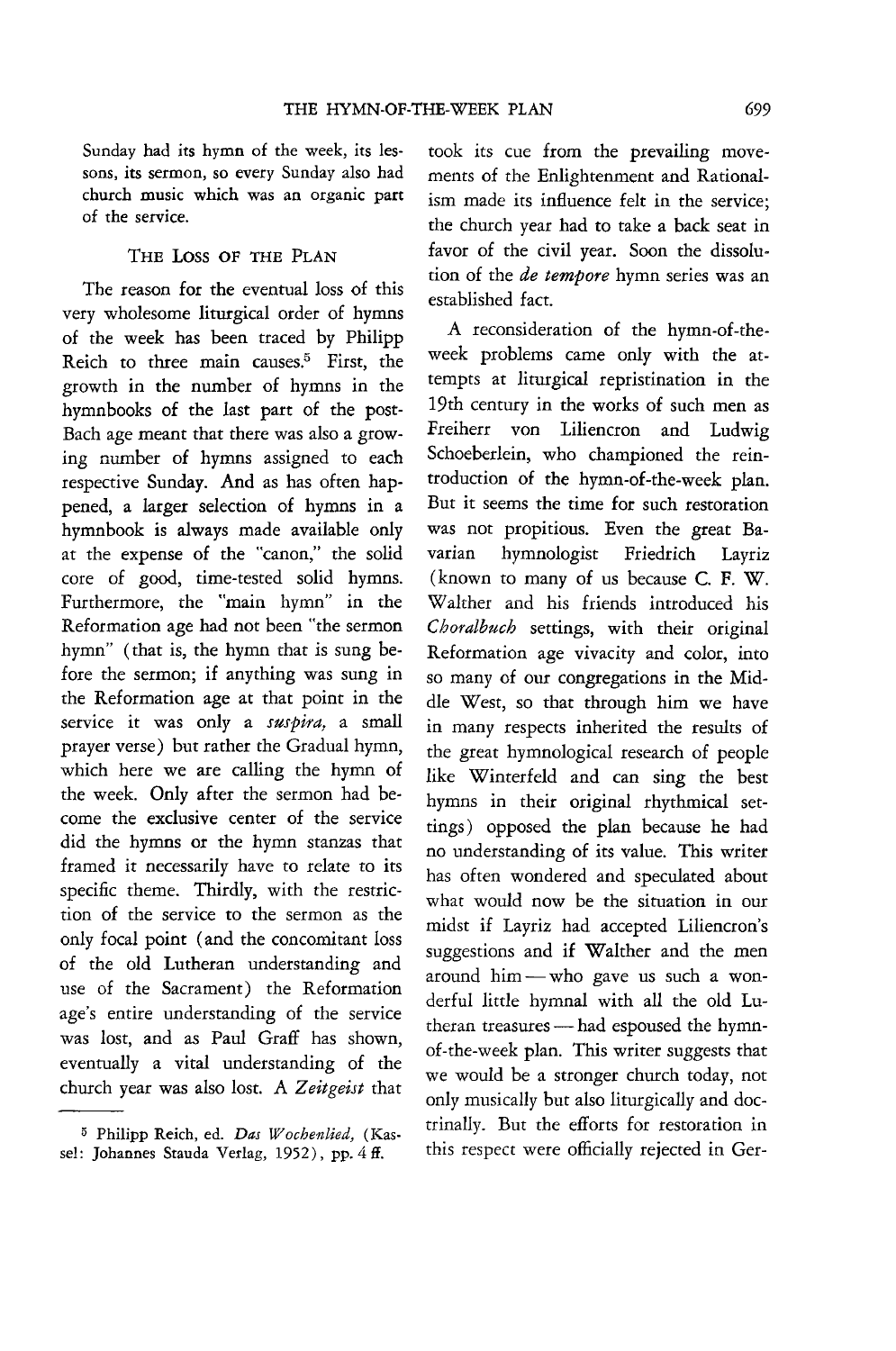many and, to my knowledge, never faced up to here in America.

#### THE PLAN RESTORED

The honor of having revived and to a certain extent restored the hymn-of-theweek plan in recent times goes to a number of contemporary German scholars, pastors, and church musicians, foremost among whom are Christhard Mahrenholz and Pastor Wilhelm Thomas. In 1934, in the midst of the *Kirchenkampf* (when the Christian church in Germany realized that it was being threatened in its very existence by an anti-Christian nationalistic power that was already seeking to infiltrate the church), these men, at the Pentecost session of the executive board of the German Choral Union, realized, as Mahrenholz himself tells the story,<sup>6</sup> that the crisis could not be met by clever church-political maneuvering but only by confessing the Gospel as it was given to the church in its confessions and in its heritage. And it was these men who raised the basic demand for the series of original Lutheran Gradual hymns as the basis of their church music work. Other pastors and church musicians of Germany added their contributions, notably Konrad Ameln and Walter Reindel. And despite the evil days that had descended upon them the plan did take root. After the war (in 1948) the plan was revised. And now the new *Evangelisches Kirchengesangbuch* presents the entire series to all territorial churches, and we are told it has found widespread acceptance in various parts of Germany, also in the Free Churches.

In substituting a congregational hymn

for the ancient Gradual psalmody, the *Deutsche Messe* introduced an innovation. In liturgical practice Luther gave the congregation's hymn the same function and rank as the psalm had possessed. But while the old pre-Reformation Gradual psalm in most cases was primarily an expression of meditative adoration, the Lutheran hymn has a complex character. It is adoration and meditation, and the best hymns of our heritage always have these elements in them. But they are more than adoration. They have, accompanying this devotional aspect, a strong proclamation aspect, sometimes direct, sometimes indirect. They not only praise God, as do psalms of praise and thanksgiving, but like many psalms they "proclaim the wonders He hath done, how His right arm the vict'ry won." In his recent study of the types of psalms Claus Westermann even cites as an example of the type of "descriptive psalms of praise" Luther's "Dear Christians, One and All, Rejoice."<sup>7</sup>

The advantages of a parish music program which includes the hymn-of-the-week plan are very great. By using such a plan a congregation gradually grows more and more into the church year; the most important hymns of its hymnal are kept alive in its consciousness by being sung and interpreted in a meaningful manner annually; the congregation is also in a measure protected from an all too frequent subjectivism and one-sidedness in the use of its hymnal. Moreover, such a hymn program can be correlated with the hymn singing that is done in meetings of various groups and societies, in the parish education of

 $6$  Ibid., pp. 1 ff.

<sup>7</sup>Claus Westermann, *Das Loben Gottes* in den Psalmen (Göttingen: Vandenhoeck Ruprecht, 1954), p. 82.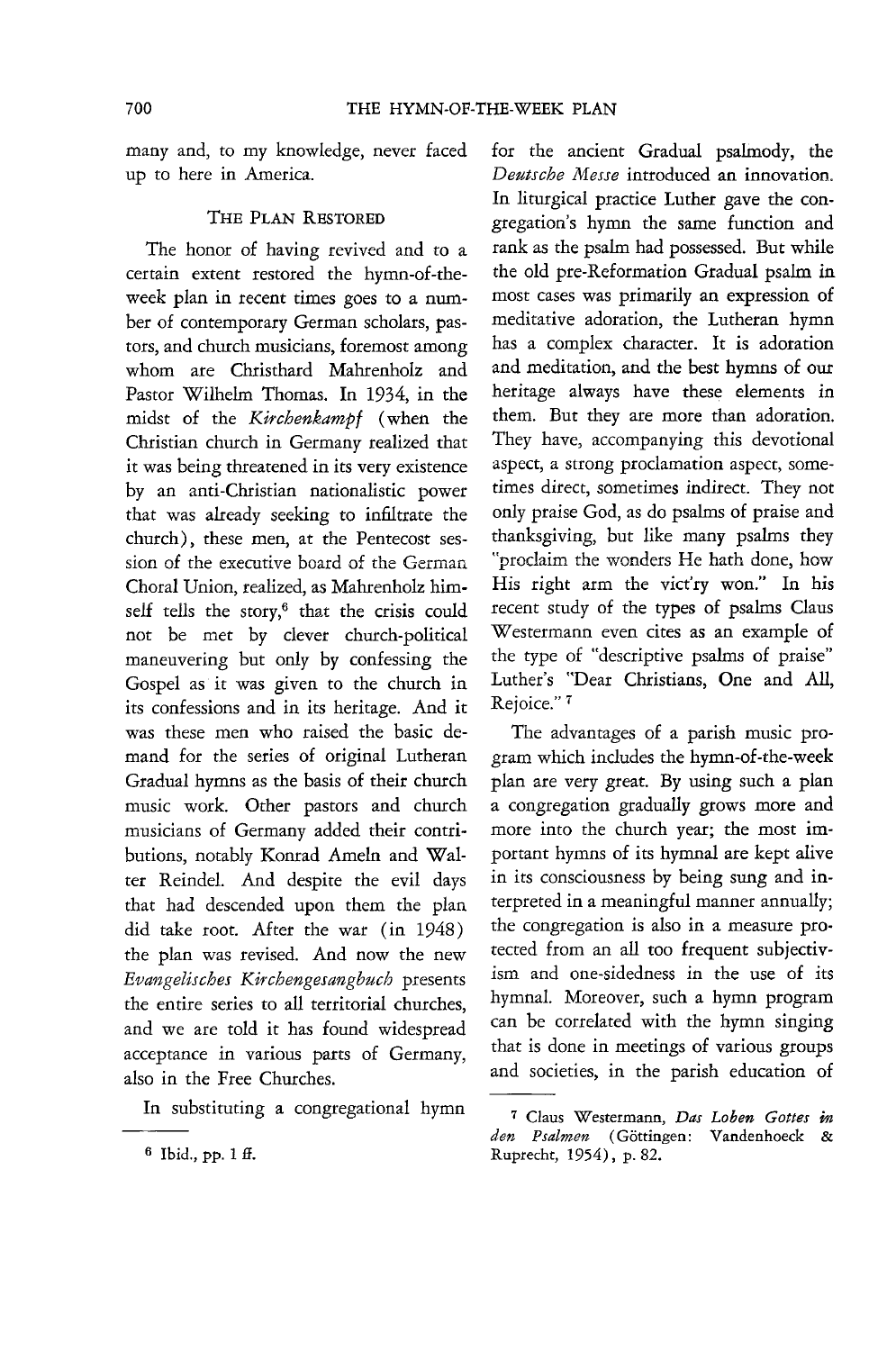the young, and in the devotions of the home. In this way this program strengthens the bond between private home and public church worship. The church musician is enabled to plan his work far in advance and does not have to wait until shortly before Sunday to find out what hymns will be sung. The church choirs will gradually realize what their position really is. Thus the entire parish music program comes closer to Bach's ideal of being well-ordered church music.

It should not be necessary to point out that if the hymn of the week is introduced in our congregations, this "Gradual hymn" should not displace but should follow the Gradual. The Gradual itself is best sung by the choir.

All practical aspects cannot be dealt with in this paper.<sup>8</sup> Two practical aspects, however, do deserve special consideration, and the last part of this article will deal with them. Closely related to, and almost part of, this recommendation of the hymnof-the-week plan is the suggestion that these hymns be sung antiphonally. This is the first practical aspect which must briefly be elucidated.

#### ANTIPHONAL HYMN SINGING

At a fairly early period psalms were sung in the church antiphonally, that is, in such a way that two choirs sang alternately,

thus inciting each other by the reciprocal rhythm of alternate tension and relaxation. In a similar manner in the Reformation age hymns were sung antiphonally between the unison-singing congregation and either a choir singing unison or a choir singing parts in harmony or the organ (organ chorale!). The congregation was thus usually singing every other stanza. When it was not singing, its "partner" - choir or  $organ$  - could bring into play the entire treasure of church music in order to unfold and interpret the melody, or *cantus firmus*, and thus interpret the content of the hymn for the hearers. In this way genuinely artistic music becomes an organic part of the divine service; the congregation is drawn into the musicmaking of choir and organ, even as choir and Ofgan by their subjection to the *cantus firmus* of the congregation's hymn show that they know that they are not called independently to lord it over the congregation but rather to serve it in its worship.

This plan gives a definite task to the organ and to instrumental music. And so far as the choir is concerned, it can have no more beautiful task than antiphonal singing, because the choir functions not only as the congregation's "rival," interpreting the Word of God contained in the hymn for the congregation, but also as the congregation's "partner," as its precentor, leader, and teacher, singing out the melodies and in this way contributing much more to the hymn education of the congregation than even the best organ playing can do. By alternate listening and singing the congregation can learn these fine Lu-

<sup>8</sup> Practical materials were recently made available for parish use based upon the hymnof-the-week plan. *Planning the Service, "A*  Workbook for Pastors, Organists, and Choirmasters," prepared by Ralph Gehrke (St. Louis: Concordia Publishing House, 1961). *The Hymn*  of the Week, Vols. I-V, edited by Paul Thomas (St. Louis: Concordia Publishing House, 1961). Modern and old settings for parish choirs in alternating practice with the congregation. Or*gan Settings for the Hymn of the Week,* by

Jan Bender (St. Louis: Concordia Publishing House, 1961). Preludes and varied accompaniments for congregational use.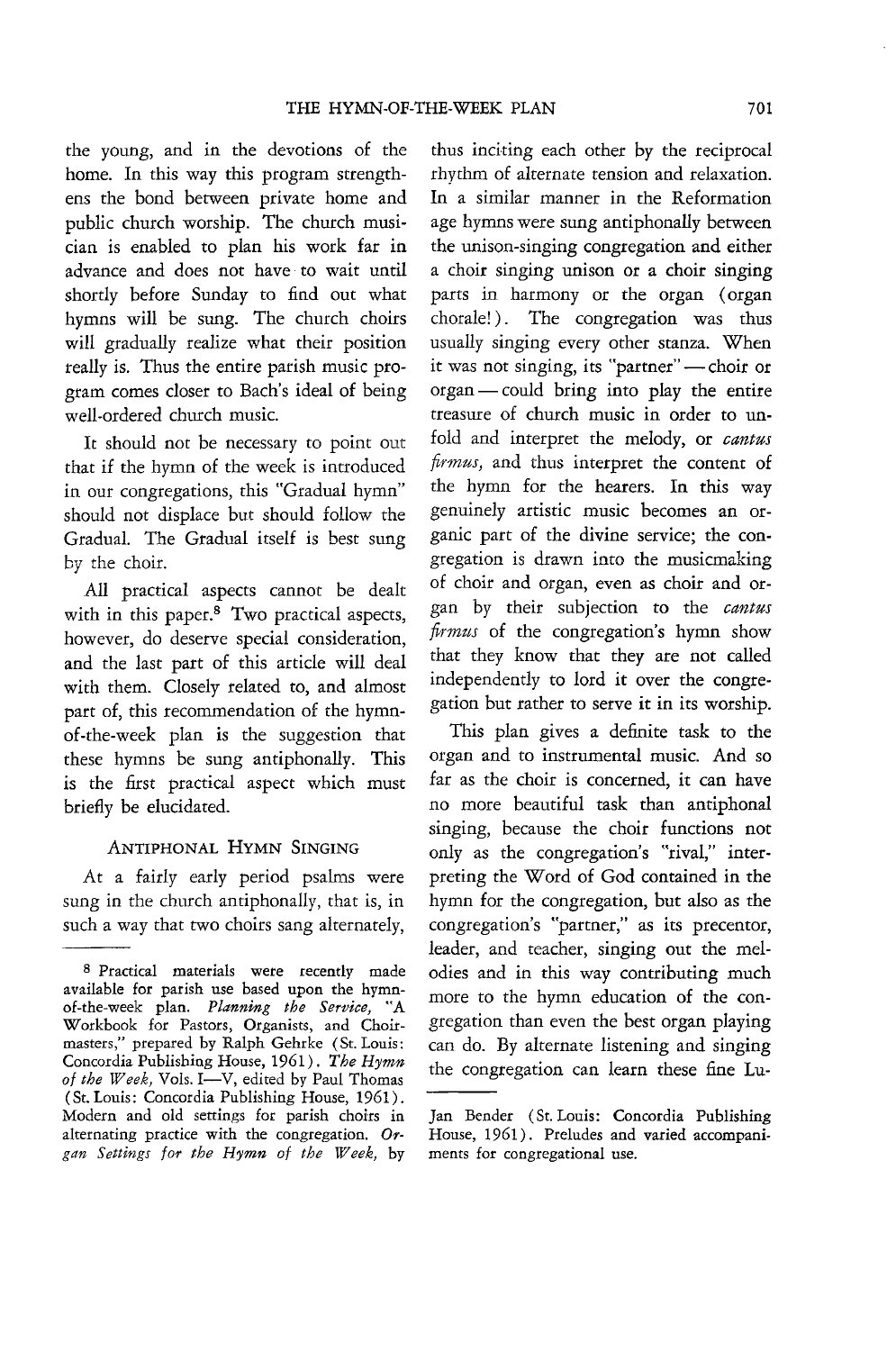theran hymns much more easily  $-$  even those in the old church modes and those with intricate and varied rhythms. Its attention is focused on the content of the hymn. It can sing all verses of such a great chorale as "Dear Christians, One and All, Rejoice" without destroying the magnificent unity of its thought by cutting off after four or five stanzas. Moreover, such antiphonal singing will lead the choir away from the mistaken ideal of "beautifying the service" with added selections and will lead it toward the great ideal of performing a genuine service to the congregation as a liturgical group which is ready and happy to help the congregation toward all the blessings of genuine war· ship.

The goal of antiphonal singing ought to be the singing of all stanzas of the hymn of the week. In the antiphonal treatment of hymns all possible combinations should be exploited (choir alternating with congregation, organ or other instrumental music alternating with congregation, women alternating with men, choir and congregation in unison, alternation by stanzas, alternation by pairs of lines, even alternate singing of stanzas from two different hymns). Unison singing by the choir should not be despised; the goal of having the choir sing every Sunday is impossible in many places if the choir must always sing in parts. What is more important is that the hymn of the week has its regular place in the service every Sunday, even if the choir at first can alternate with the congregation only in unison singing.

An appreciation of, and love for, the best hymns and for the Gospel they pro· claim is the primary requisite for introducing antiphonal singing. If such love and appreciation is present with pastor and church musicians, then it will be fairly easy to lead the congregation in that di· rection and solve the practical problems, such as how to make the congregation aware of which stanzas of a given hymn it is to sing and which the choir will sing (bulletin, announcement, hymnboard with colored numbers for the stanzas of the hymn to be sung by the congregation antiphonally). The practical problems are not great.

#### ACQUAINTING THE CONGREGATION WITH NEW HYMNS

The second practical aspect that needs attention is one that has perhaps long since been occurring to the reader of this essay. How are you going to acquaint the congregation with these fine but often unknown hymns? This problem must be faced if this plan is to be more than an academic proposal.

In general people do not like to have new hymn tunes "sprung on them" in the service; they perhaps rightly feel that that is not the time or place for a floundering sort of "practicing" of unfamiliar hymns. On the other hand, some "practicing" of unfamiliar hymns is necessary, since **it is**  a tragic fact that many congregations are able to sing only about one fifth of the hymns in the hymnal with complete assurance, and often that one fifth represents hymns of a decidedly sentimental and subjective nature. Some congregations, it is true, still have a living heritage of many fine chorales, but even in their case that treasure must be augmented by many more fine hymns that are not yet well known. And we must face the fact that the old church modes and the varied rhythm of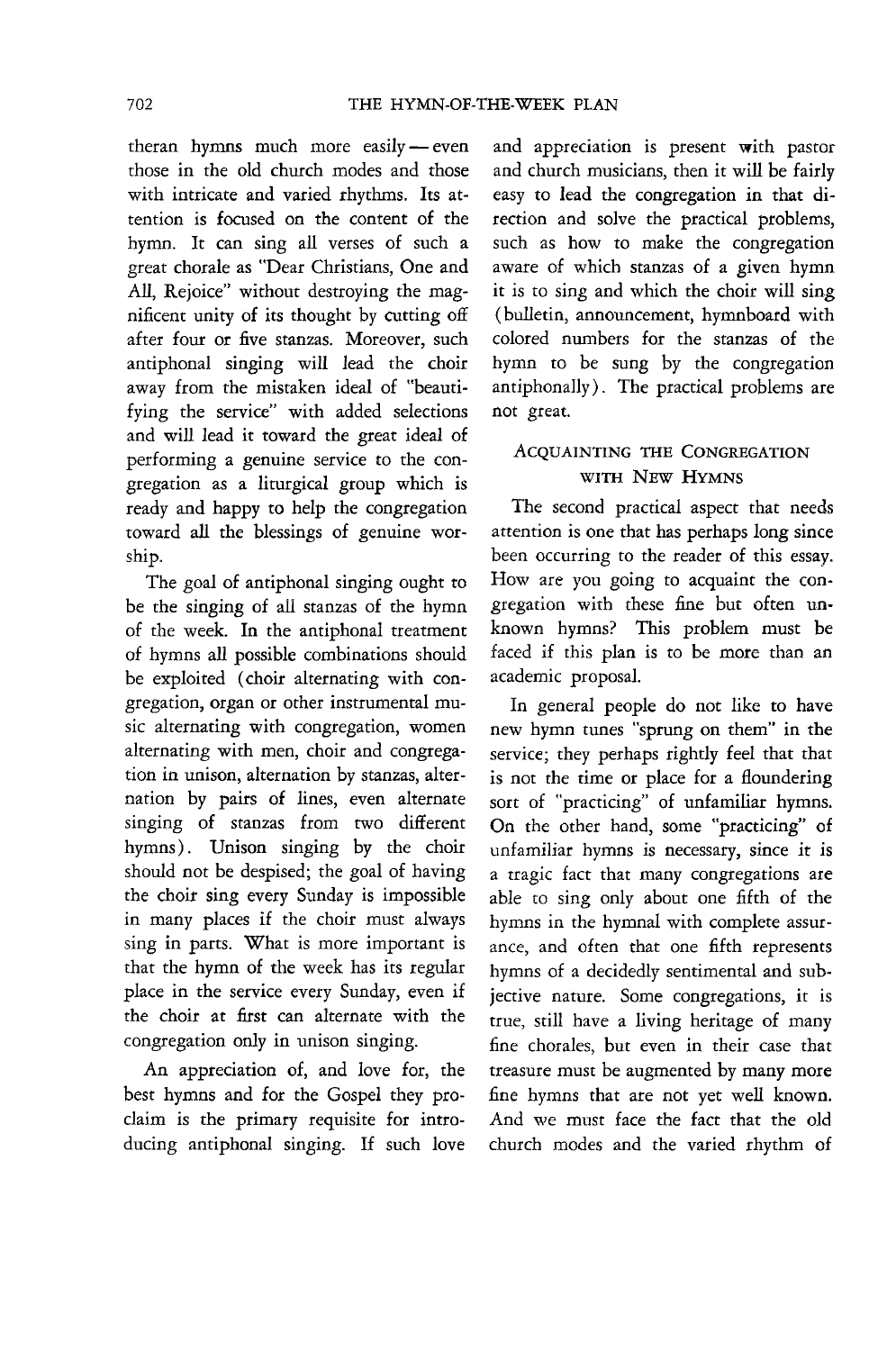many chorales pose more problems to the modern congregation than do the flattenedout "measured" melodies of a later age, even though in the end the congregation will learn to love the chorales much more because of their genuine musical verve and superior Gospel preachment. For these reasons those who are responsible for the music in the service, and especially for the selection of the hymns, will have to make special provision if the congregation is to be enabled to sing the finest hymns.

Now, of course, special song services can and should be arranged wherever possible in order to teach the congregation, say, three or four new hymns in a carefully organized and prepared program (which will include an address, perhaps, and various other interesting church music selections). More promising, however, than the institution of such a special song service now and then (which might not reach the entire congregation) would be the utilization of part of the time allotted to the parish's traditional "sacred concerts" or "special services" (such as anniversary services, Christmas concerts, etc.) for the learning of several new congregational hymns. Meetings of the various groups in the congregation offer opportunities for learning the better hymns $\frac{1}{\sqrt{2}}$  in fact, a goal to strive for would be: No meeting without the singing of at least the hymn of the week!

But perhaps the most practical of all methods of acquainting the congregation with the better hymns would be to institute hymn sings at the end of the Sunday service in given periods of the church year. For instance, during Advent in preparation for Christmas, or during the last Sundays in Lent in preparation for Easter, or during Ascensiontide in preparation for Pentecost. The suggested length for such a hymn sing is ten minutes, no longer! **It** should begin after the Benediction before the postlude and the dispersing of the people. Naturally the size and situation of each congregation varies, but in the following we are thinking of even a fairly large congregation, where the practicing of hymns is fraught with greater difficulties than in smaller congregations.

Careful preplanning for the hymn sing and prepractice of the new hymn by the leading group (the choir, volunteers from the choir, or if necessary, some other capable group, such as upper-grade school children or the confirmands), is absolutely necessary, as is also the full co-operation of all concerned (pastor, organist, choir director, and leading group). Otherwise the hymn sing will not be effective. Within the congregation there must already have been formed a live "cell" of singers who have mastered the new hymn and are therefore capable of leading the congregation. This cell should ideally include not only "the leading group" but also the school children of the upper grades who have been taught the new hymn and who will be in the church (perhaps even at assigned places) to aid with the "practice."

The leading group should take its place at the front of the church, facing the congregation. After a few brief, well-prepared words of introduction ( concerning the general thought of the new hymn, or its relation to the church year, or even perhaps its origin or background), the leading group may sing in unison the entire hymn for the congregation. It may do this, if necessary, antiphonally, alternating between men and women, boys and girls, precentor